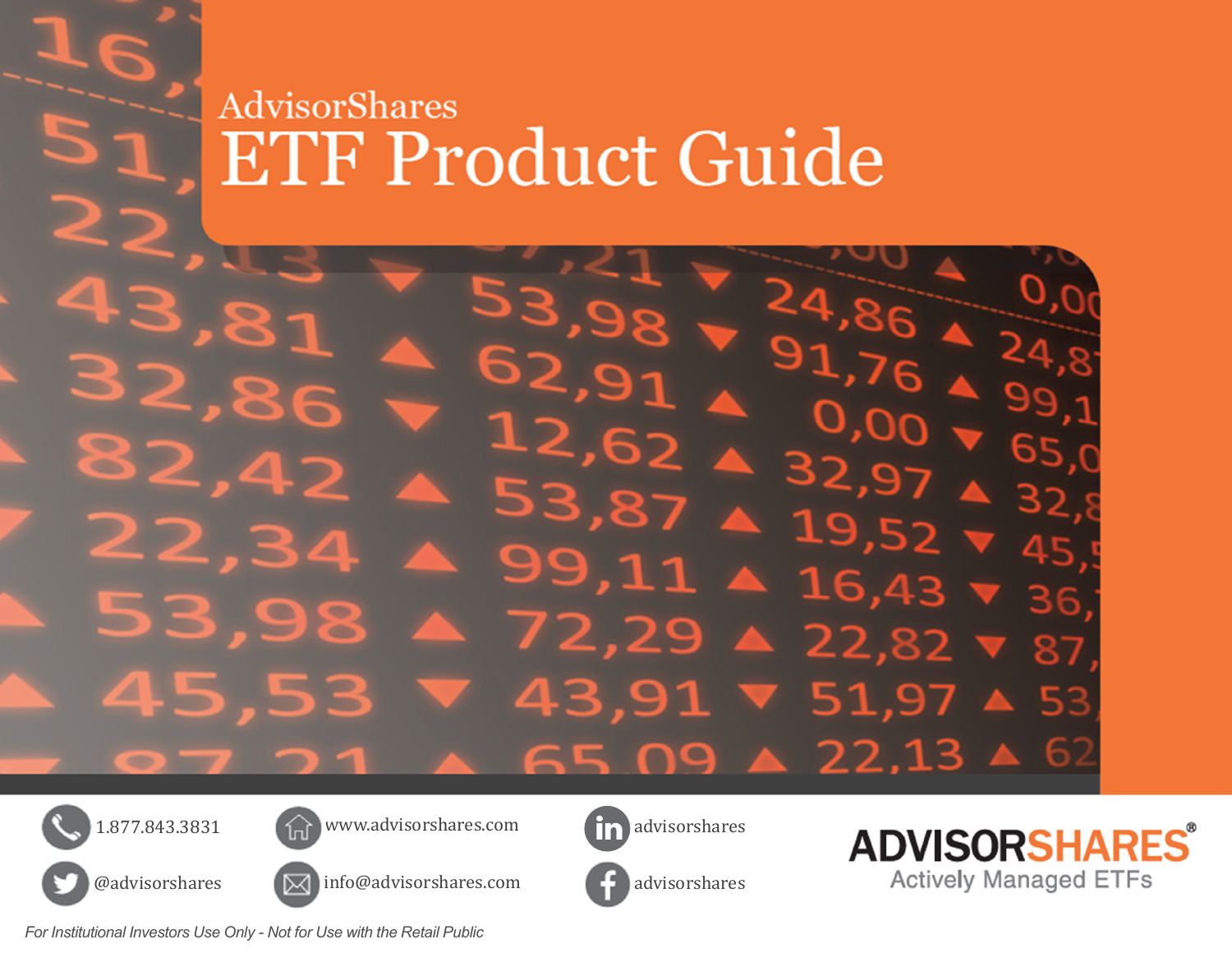#### **ADVISORSHARES® Actively Managed ETFs**

EQUITY Domestic**DWMC**AdvisorShares Dorsey Wright Micro-Cap ETF Domestic**DWEQ** AdvisorShares Dorsey Wright Equal Weight Alpha ETF Short Domestic**DWSH**AdvisorShares Dorsey Wright Short ETFShort Domestic**HDGE**AdvisorShares Ranger Equity Bear ETF Global**DWAW**AdvisorShares Dorsey Wright FSM All Cap World ETF **DWUS**AdvisorShares Dorsey Wright FSM U.S. Core ETFDomestic**CWS**AdvisorSharesFocused Equity ETF DomesticDomestic**DBLV**AdvisorShares DoubleLineValue Equity ETF International**AADR**AdvisorShares Dorsey Wright ADR ETFTotal Return**VEGA**AdvisorShares STAR GlobalBuy-Write ETF ConcentratedDiversified | Alternative **QPX** AdvisorShares Q Dynamic Growth ETFTactical Equity **QPT** AdvisorShares Q Portfolio Blended Allocation ETFTactical Balanced**SENT**Domestic Hedged AdvisorShares Alpha DNA Equity Sentiment ETF **MENV**AdvisorShares North Square McKee ESG Core Bond ETFESG Core Bond**MINC**AdvisorShares NewfleetMulti-Sector ETFShort Term Multi-Sector**HOLD**AdvisorShares North Square McKee Core Reserves ETFUltra-Short Duration**LETB**DomesticAdvisorShares Let Bob AI Powered Momentum ETFMULTI-ASSET**INCOME** 

#### THEMATIC

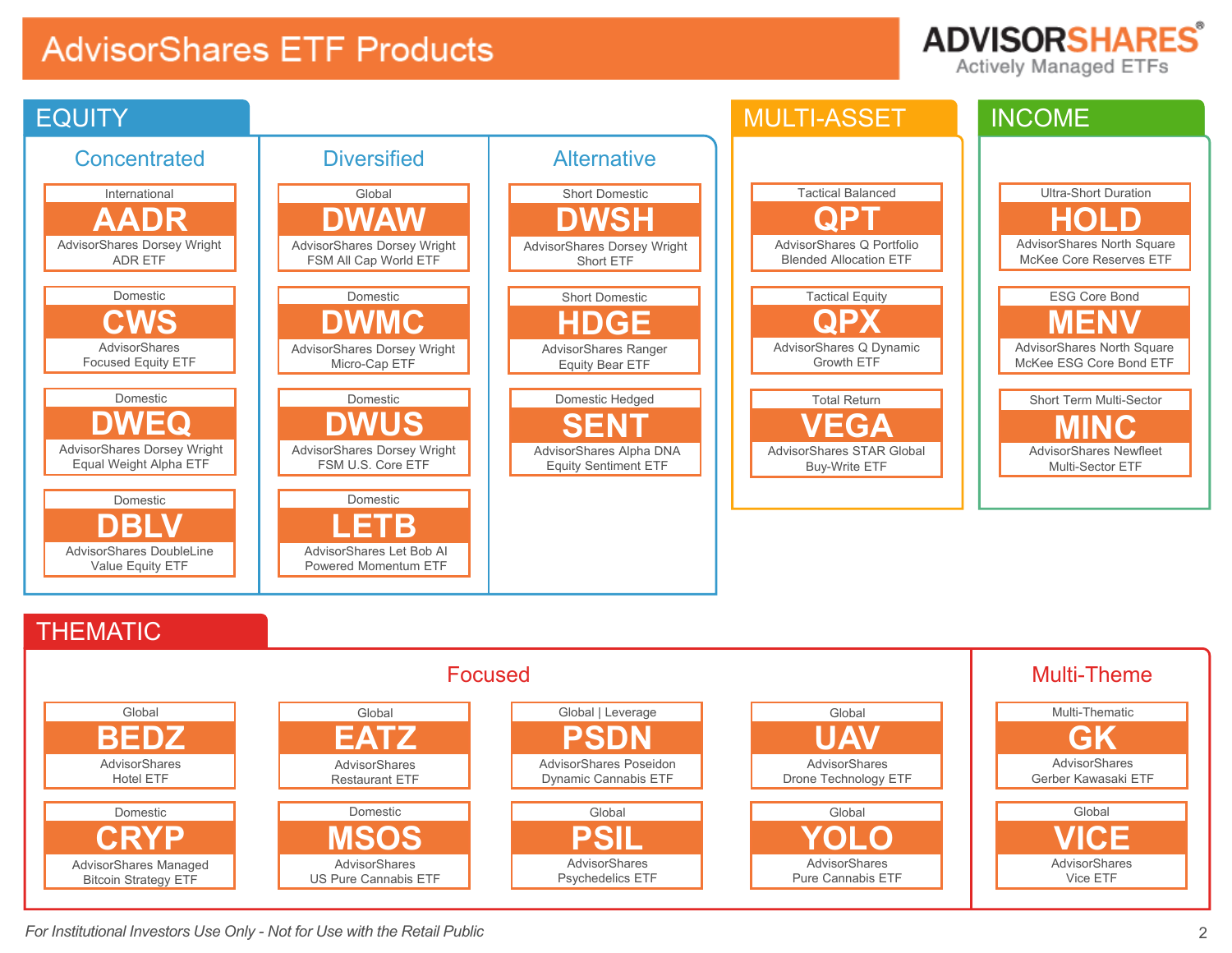



**AdvisorShares Dorsey Wright ADR ETF**

AADR focuses on traditional growth sectors and uses <sup>a</sup> technical approach to identify companies with the highest relative strength. Relative strength investing involves buying securities that have appreciated in price more than the other securities in the investment universe and holding those securities until they experience sufficient underperformance. Various risk management techniques are utilized to ensure sector, industry, and security diversification. AADR can be used in <sup>a</sup> portfolio to add <sup>a</sup> technical alpha seeking manager in your foreign equity allocation.

| Strategy               | Technical, Relative Strength            |
|------------------------|-----------------------------------------|
| Benchmark Index        | <b>MSCI EAFE Index</b>                  |
| Alpha Approach         | Concentrated, Technical Stock Selection |
| <b>Risk Mitigation</b> | <b>Fully Invested</b>                   |

### **CRYP**



#### **AdvisorShares Managed Bitcoin Strategy ETF**

CRYP is an actively managed ETF offering exposure to bitcoin cryptocurrency. CRYP seeks long-term capital appreciation through systematic risk-managed exposure to bitcoin via bitcoin futures ETFs, bitcoin futures contracts, short duration fixed income securities, and cash or cash equivalents. Based on expectations for the value of bitcoin, CRYP can tactically reduce or increase the portfolio's bitcoin exposure from anywhere from zero to fully invested. CRYP does not invest directly in bitcoin.

Exposure

| Strategy               | <b>Tactical Bitcoin Futures Exposure</b>               |
|------------------------|--------------------------------------------------------|
| Benchmark Index        | <b>Bitcoin Spot Return</b>                             |
| Alpha Approach         | <b>Tactical Allocation</b>                             |
|                        |                                                        |
| <b>Risk Mitigation</b> | Incremental move to cash based on bitcoin expectations |

*For Institutional Investors Use Only - Not for Use with the Retail Public* 3

| Equity | Income | Multi-Asset | <b>Thematic</b> |
|--------|--------|-------------|-----------------|

Hotels, Lodging, Travel-Related Services

#### **AdvisorShares Hotel ETF**

BEDZ invests exclusively in the hotel industry and its related services, including hotels, resorts, cruise lines, and other travel-related services. The portfolio manager uses <sup>a</sup> fundamental investment process to identify relevant companies that are establishing dominant positions in their respective markets, while also focusing on profitability and upside growth potential. BEDZ is actively managed and seeks long term capital appreciation by investing in <sup>a</sup> concentrated portfolio of U.S.-listed equities and American depositary receipts.

| <b>Fundamental Stock Selection</b>     |
|----------------------------------------|
| <b>S&amp;P 500 Index</b>               |
| Concentrated, Thematic Stock Selection |
| <b>Fully Invested</b>                  |
|                                        |

**CWS**



## **AdvisorShares Focused Equity ETF**

CWS invests in fundamentally sound companies that have shown consistency in their financial results and demonstrated high earnings quality. The investment strategy has been employed by the portfolio strategist, Eddy Elfenbein, since 2006 and is published annually as the Crossing Wall Street "Buy List." As <sup>a</sup> focused portfolio, CWS will typically look very different than <sup>a</sup> traditional benchmark like the S&P 500. CWS can beused in <sup>a</sup> portfolio to add <sup>a</sup> fundamental alpha seeking manager in your domestic equity allocation.

Cap Blend

| Strategy               | Fundamental Bottom-Up                     |
|------------------------|-------------------------------------------|
| Benchmark Index        | <b>S&amp;P 500 Index</b>                  |
| Alpha Approach         | Concentrated, Fundamental Stock Selection |
| <b>Risk Mitigation</b> | <b>Fully Invested</b>                     |
|                        |                                           |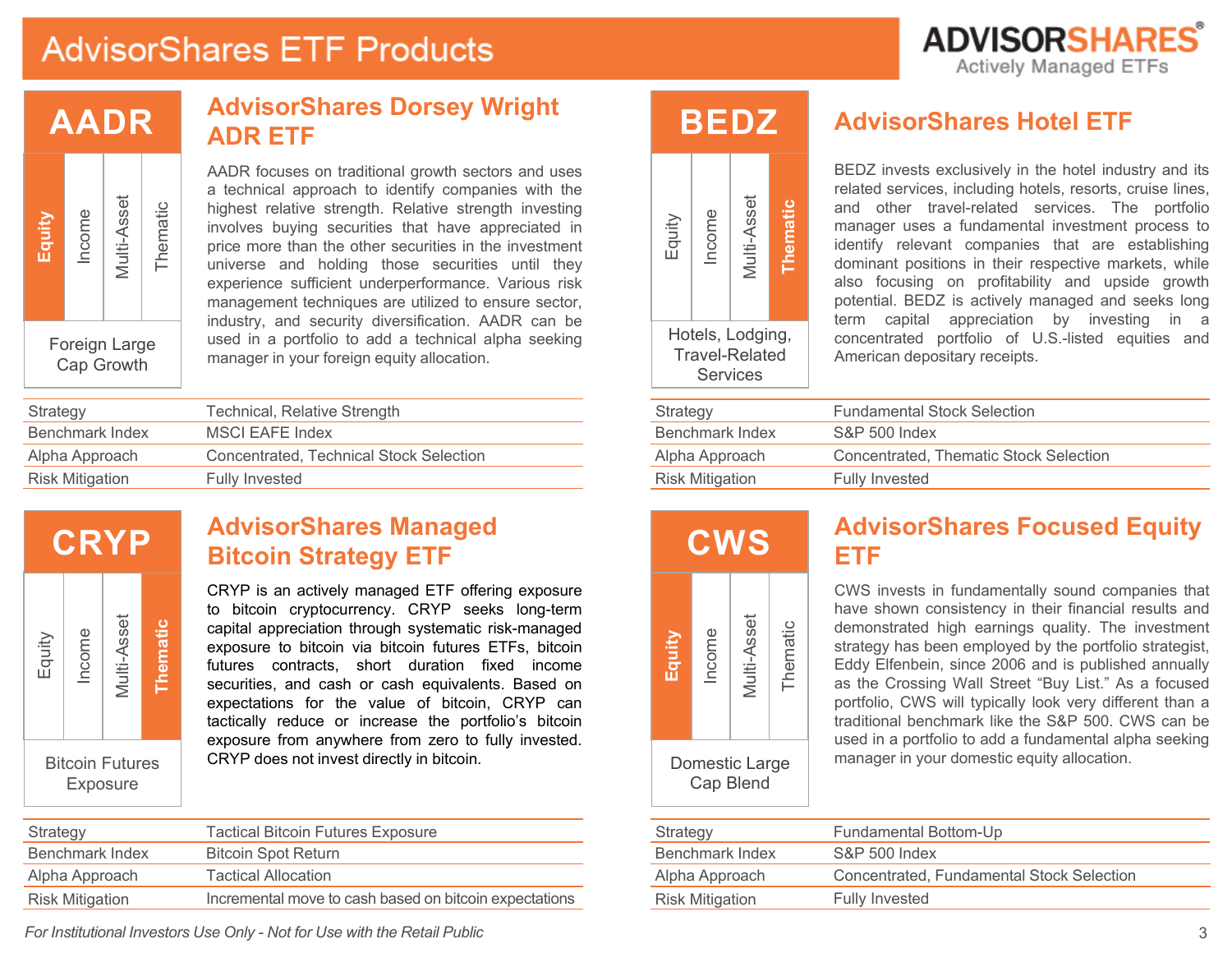



Income

Domestic Mid Cap Value

**Equity**

Multi-Asset

Multi-Asset

Thematic

Thematic

#### **AdvisorShares DoubleLine Value Equity ETF**

DBLV applies <sup>a</sup> differentiated approach to value investing, looking beyond "classic" value strategy and low stock prices or price-to-book ratios. Using <sup>a</sup> repeatable process, DBLV's management emphasizes <sup>a</sup> team approach to idea sourcing, detailed due diligence, <sup>a</sup> long-term time horizon and on-going risk monitoring. DBLV uses fundamental analysis to screen multiple factors for return potential and risk assessment, while also considering macroeconomic and business cycle factors. While DBLV is not limited by market-cap, it will typically hold 30-50 larger-cap U.S. traded equities.

| Strategy               | <b>Fundamental Value Stock Selection</b>  |
|------------------------|-------------------------------------------|
| Benchmark Index        | Russell 1000 Value Index                  |
| Alpha Approach         | Concentrated, Fundamental Stock Selection |
| <b>Risk Mitigation</b> | <b>Fully Invested</b>                     |

## **DWEQ**

|  | Equity | Income | Multi-Asset | Thematic |
|--|--------|--------|-------------|----------|
|--|--------|--------|-------------|----------|

Domestic Large Cap Growth

**AdvisorShares Dorsey Wright Alpha Equal Weight ETF**

DWEQ takes <sup>a</sup> modern targeted sector approach to domestic large cap equities. Using <sup>a</sup> technically driven process, DWEQ identifies industry sectors and companies with the high relative strength and invests equally in the top ranked U.S. equity securities within the three highest ranked sectors. Regularly, DWEQ will rebalance its portfolio to maintain targeted exposure to the highest relative strength sectors and equal weighted allocation to the strongest stocks in those sectors. DWEQ seeks to add alpha by tactically targeting sectors based on the successful relative strength trend process.

| Strategy               | Technical, Relative Strength, Tactical Sector Rotation |
|------------------------|--------------------------------------------------------|
| Benchmark Index        | <b>S&amp;P 500 Index</b>                               |
| Alpha Approach         | Concentrated, Technical Sector and Stock Selection     |
| <b>Risk Mitigation</b> | Incremental move to cash based on momentum indicators  |

*For Institutional Investors Use Only - Not for Use with the Retail Public* 4

## **DWAW**

| Equity                 | ncome                                           | <b>Vluiti-Asset</b> | Thematic |  |
|------------------------|-------------------------------------------------|---------------------|----------|--|
| <b>Global All-Cap</b>  |                                                 |                     |          |  |
| Strategy               |                                                 |                     |          |  |
| <b>Benchmark Index</b> |                                                 |                     |          |  |
| Alpha Approach         |                                                 |                     |          |  |
|                        | $\Box$ : $\Box$ : $\Box$ $\Box$ $\Box$ : $\Box$ |                     |          |  |

#### **AdvisorShares Dorsey Wright FSM All Cap World ETF**

DWAW is an actively managed, global strategy that provides an objective, rules-based approach to "goanywhere" equity investing. Using Nasdaq Dorsey Wright's relative strength-based Fund Score Method framework, DWAW tactically allocates its portfolio to only the highest ranked securities in its investment universe and may include exposure to domestic, international, or emerging markets; small, mid or large caps; growth or value styles; factor- or market-based weights; or even cash. DWAW seeks to identify and benefit from changing leadership themes in the market.

| Strategy               | Technical, Relative Strength, Tactical Rotation       |
|------------------------|-------------------------------------------------------|
| Benchmark Index        | MSCI All Cap World Index (ACWI)                       |
| Alpha Approach         | <b>Technical Fund Selection</b>                       |
| <b>Risk Mitigation</b> | Incremental move to cash based on momentum indicators |
|                        |                                                       |

## **DWMC**

| Equity                       | ncome | Multi-Asset | Thematic |
|------------------------------|-------|-------------|----------|
| Domestic Micro<br>ماله، مصدم |       |             |          |

#### **AdvisorShares Dorsey Wright Micro-Cap ETF**

DWMC focuses on micro cap companies and uses <sup>a</sup> technical approach to identify the ones with the highest relative strength. Relative strength investing involves buying securities that have appreciated in price more than others in the investment universe and holding those securities until they exhibit sell signals. Management seeks to spread out allocations within its portfolio, trimming back <sup>a</sup> security's weight when it becomes too large. Typically, DWMC will hold 150+ micro cap stocks.

| Domestic Micro |  |  |
|----------------|--|--|
| Cap Growth     |  |  |

| Strategy               | Technical, Relative Strength     |
|------------------------|----------------------------------|
| Benchmark Index        | Russell Microcap Index           |
| Alpha Approach         | <b>Technical Stock Selection</b> |
| <b>Risk Mitigation</b> | <b>Fully Invested</b>            |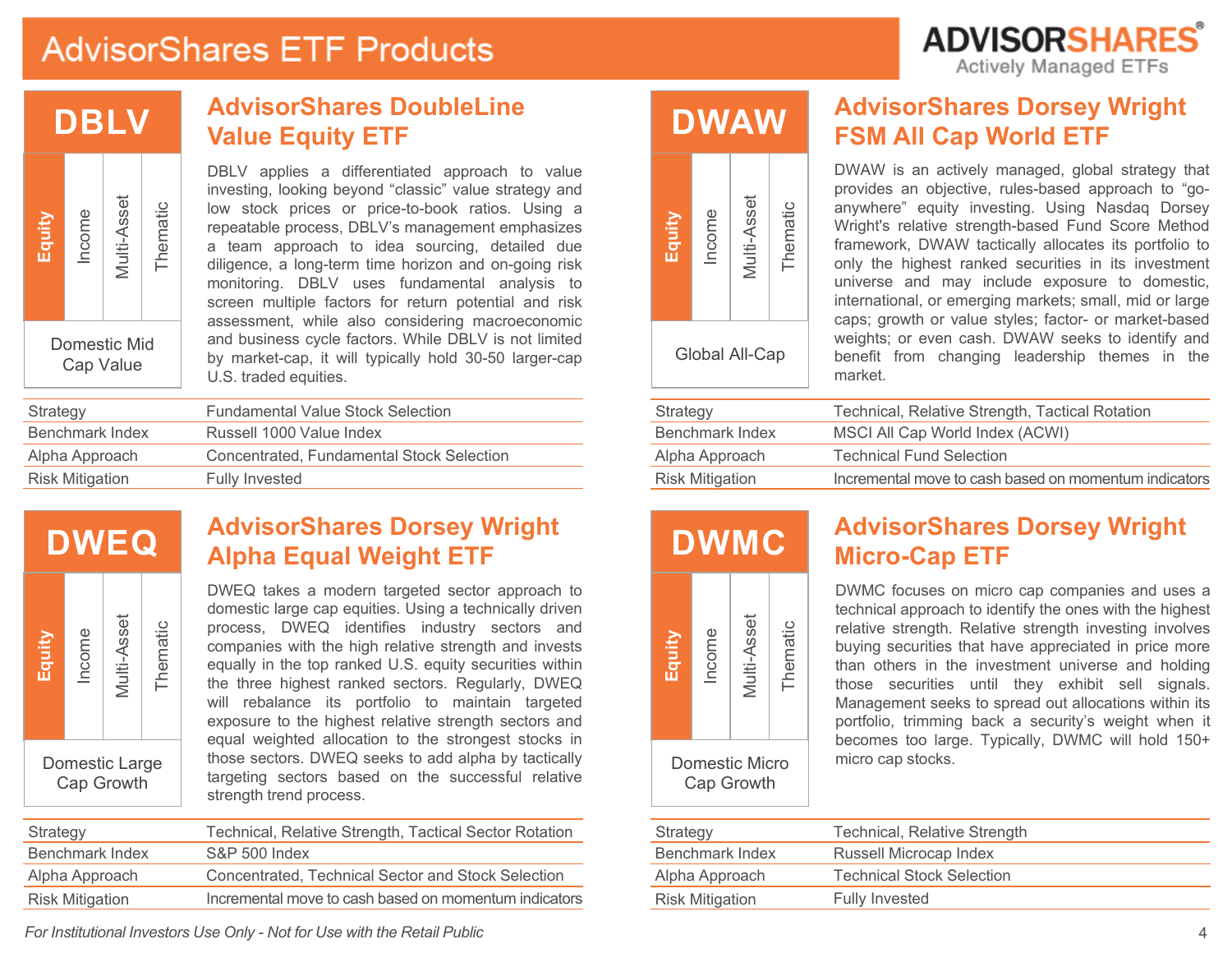



**AdvisorShares Dorsey Wright Short ETF**

DWSH implements <sup>a</sup> technical stock selection process to short large cap U.S. equities utilizing Dorsey's proprietary relative strength process. DWSH will short sell securities exhibiting the high relative weakness from its universe. Relative weakness investing involves short selling securities that have depreciated in price more than others in their investment universe and holding those securities until they exhibit buy signals. DWSH can be used as part of <sup>a</sup> long/short strategy to hedge an investor's long domestically traded equity exposure.

| Strategy               | Technical, Relative Strength, Short Selling                        |
|------------------------|--------------------------------------------------------------------|
| Benchmark Index        | <b>S&amp;P 500 Index</b>                                           |
| Alpha Approach         | <b>Technical Stock Selection</b>                                   |
| <b>Risk Mitigation</b> | After bear market trigger, moves from concentrated to broad market |

**EATZ**



Restaurants &Food Services **AdvisorShares Restaurant ETF**

EATZ invests exclusively in the restaurant and food service industry which includes restaurants, bars, pubs, fast food, take out facilities, food catering services and more. The portfolio manager uses <sup>a</sup> fundamental investment process to identify relevant companies that are establishing dominant positions in their respective markets, while also focusing on profitability and upside growth potential. EATZ is actively managed and seeks long term capital appreciation by investing in <sup>a</sup> concentrated portfolio of U.S.-listed equities and American depositary receipts.

| Strategy               | <b>Fundamental Stock Selection</b>     |
|------------------------|----------------------------------------|
| Benchmark Index        | <b>S&amp;P 500 Index</b>               |
| Alpha Approach         | Concentrated, Thematic Stock Selection |
| <b>Risk Mitigation</b> | <b>Fully Invested</b>                  |

*For Institutional Investors Use Only - Not for Use with the Retail Public* 5

## **DWUS**

| Equity                                                      | ncome | <b>Multi-Asset</b> | Thematic |  |
|-------------------------------------------------------------|-------|--------------------|----------|--|
| Domestic Large<br>Cap Growth                                |       |                    |          |  |
| $\mathbf{1} \cdot \mathbf{1} = \mathbf{1} \cdot \mathbf{1}$ |       |                    |          |  |

#### **AdvisorShares Dorsey Wright FSM U.S. Core ETF**

DWUS is an actively managed, targeted U.S. Core market strategy applying <sup>a</sup> technical, systematicallydriven process to answer the question – "What part of the U.S. Large Cap equity market should be owned?" Using Nasdaq Dorsey Wright's Fund Score Method framework, DWUS allocates its portfolio to the domestic large cap funds in its U.S. Core investment universe that demonstrate the highest-ranked relative strength, regularly reassessing and reallocating its holdings. DWUS's tactical strategy seeks to benefit from evolving factor- or market-based themes in the domestic large cap equity market.

| Strategy               | Technical, Relative Strength, Tactical Rotation       |
|------------------------|-------------------------------------------------------|
| Benchmark Index        | S&P 500 Index                                         |
| Alpha Approach         | <b>Technical Fund Selection</b>                       |
| <b>Risk Mitigation</b> | Incremental move to cash based on momentum indicators |
|                        |                                                       |

#### **GK**Multi-Asset Multi-Asset **Thematic Thematic** Income Equity All-Cap Growth Equity

#### **AdvisorShares Gerber Kawasaki ETF**

GK is an actively managed, multi-thematic ETF, focusing on growth companies with the potential to benefit from transformative changes in our society. Ranging from emerging technologies to more widespread ideas, GK's multiple investment themes are based on high conviction, sustainable longer-term trends believed to be transforming the world. GK invests in large, mid, or small cap stocks of newer or well-established companies demonstrating profits or near-term profitability, innovating their industry, growing market share, and offering the opportunity for long-term capital appreciation.

| Strategy               | Thematic Identification, Fundamental Stock Selection |
|------------------------|------------------------------------------------------|
| Benchmark Index        | S&P 500 Index                                        |
| Alpha Approach         | Concentrated. Thematic Stock Selection               |
| <b>Risk Mitigation</b> | <b>Fully Invested</b>                                |
|                        |                                                      |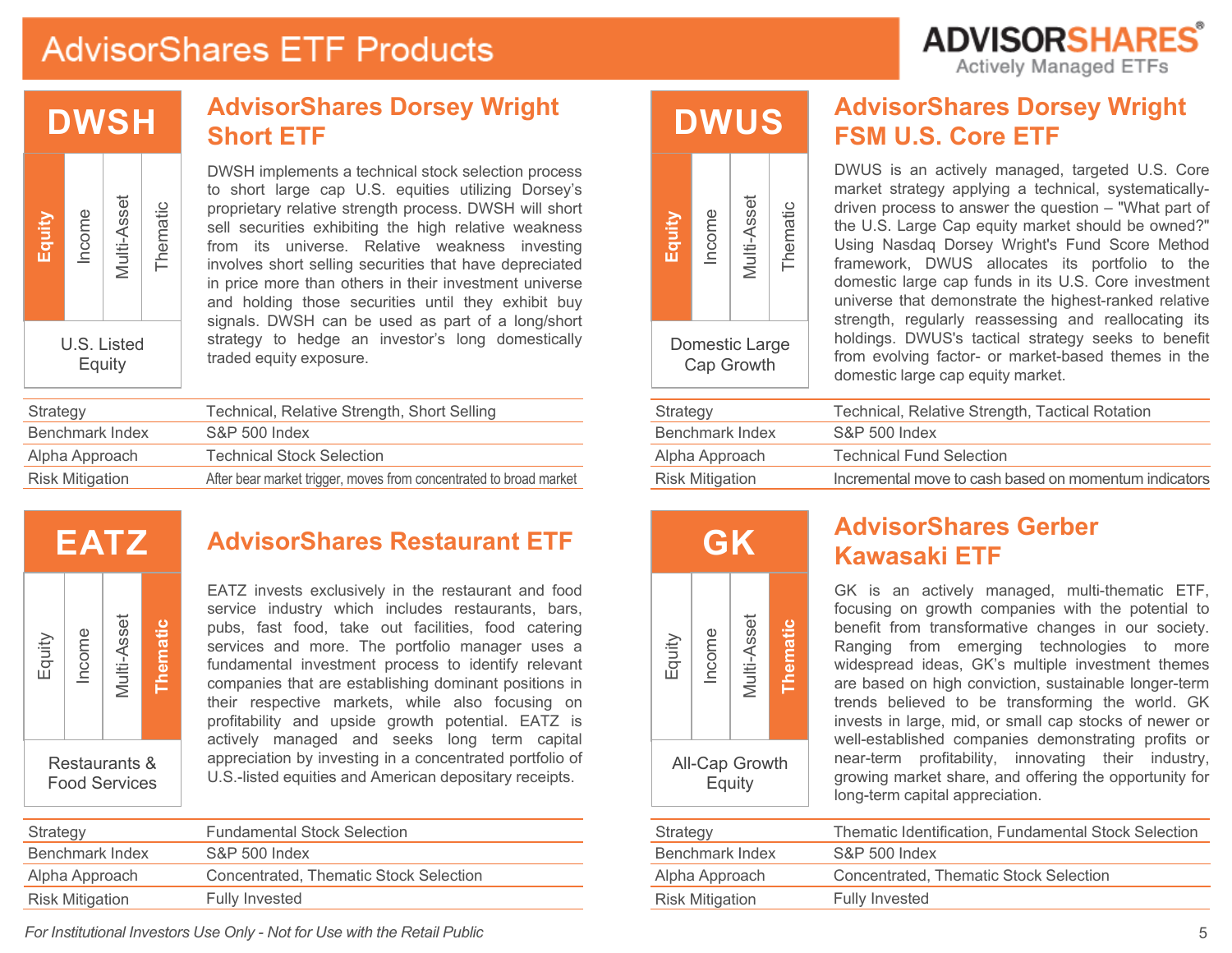



**AdvisorShares Ranger Equity Bear ETF**

HDGE implements <sup>a</sup> fundamental, research driven stock selection process based on forensic accounting techniques that short sell U.S. listed equities. HDGE seeks to identify stocks with low earnings quality or aggressive accounting designed to bolster short-term corporate performance and may exhibit aboveaverage downside volatility. HDGE may be used to hedge volatility and risk for similar long equity exposure, seeking positive returns in <sup>a</sup> declining equity market.

| Strategy               | <b>Fundamental Short Selling</b> |
|------------------------|----------------------------------|
| Benchmark Index        | <b>S&amp;P 500 Index</b>         |
| Alpha Approach         | <b>Stock Selection</b>           |
| <b>Risk Mitigation</b> | Defensive cash up to 20%         |

### **LETB**



#### **AdvisorShares Let Bob AI Powered Momentum ETF**

In the investment management industry, technology, automation, and access to unique data are some key drivers for success in portfolio management. LETB incorporates these drivers into its investment strategy, analyzing a unique blend of fundamental data including companies expected to exceed earnings estimates, digital sentiment, and strong technical price momentum. LETB's proprietary analysis results in <sup>a</sup> portfolio of select stocks the advisor believes are expected to outperform. In addition to the goal of adding alpha though stock selection. LETB also monitors overall market conditions and can lower equity exposure or move to cash for additional risk management in downward trending markets.Momentum, Sentiment, Tactical, Artificial Intelligence

| Benchmark Index        | Russell 3000 Index                                               |
|------------------------|------------------------------------------------------------------|
| Alpha Approach         | <b>Public &amp; Technical Sentiment &amp; Technical Momentum</b> |
| <b>Risk Mitigation</b> | Defensive Cash                                                   |

*For Institutional Investors Use Only - Not for Use with the Retail Public*

## **HOLD**



#### **AdvisorShares North Square McKee Core Reserves ETF**

HOLD seeks to maximize income while preserving capital. To achieve its investment objective, HOLD invests in <sup>a</sup> broad range of short-term, U.S. dollardenominated fixed income securities, including investment grade corporate debt, mortgage- or assetbacked, and government securities. Actively managed by CS McKee, HOLD follows <sup>a</sup> straight-forward investment strategy focused primarily on liquidity, quality and diversification, while adding value primarily through security selection, sector allocation and active risk management. HOLD's goal is to provide higher than benchmark yields while maintaining investment grade credit quality and liquidity.

| Strategy        | <b>Fundamental Bond Selection</b>                  |
|-----------------|----------------------------------------------------|
| Benchmark Index | Bloomberg U.S. Treasury Bill 1-3 Month Index       |
| Alpha Approach  | Security Selection, Duration and Credit Management |
| Risk Mitigation | <b>Fully Invested</b>                              |
|                 |                                                    |

## **MENV**



#### **AdvisorShares North Square McKee ESG Core Bond ETF**

MENV is actively managed seeking to outperform the benchmark index's price and yield performance while also investing in issuers with positive environmental, social, and corporate governance (ESG) characteristics. MENV invests in <sup>a</sup> broad range of fixed income securities, including investment grade corporate debt, mortgage- or asset-backed, and government securities. MENV relies on <sup>a</sup> proprietary ESG assessment model which looks to provide an unbiased evaluation of <sup>a</sup> company's actions and dedication to sustainable practices and alignment with the UN's Principles for Responsible Investment Sustainable Development Goals.

| Strategy               | <b>Fundamental Bond Selection</b>                  |
|------------------------|----------------------------------------------------|
| Benchmark Index        | Bloomberg U.S. Aggregate Bond Index                |
| Alpha Approach         | Security Selection, Duration and Credit Management |
| <b>Risk Mitigation</b> | <b>Fully Invested</b>                              |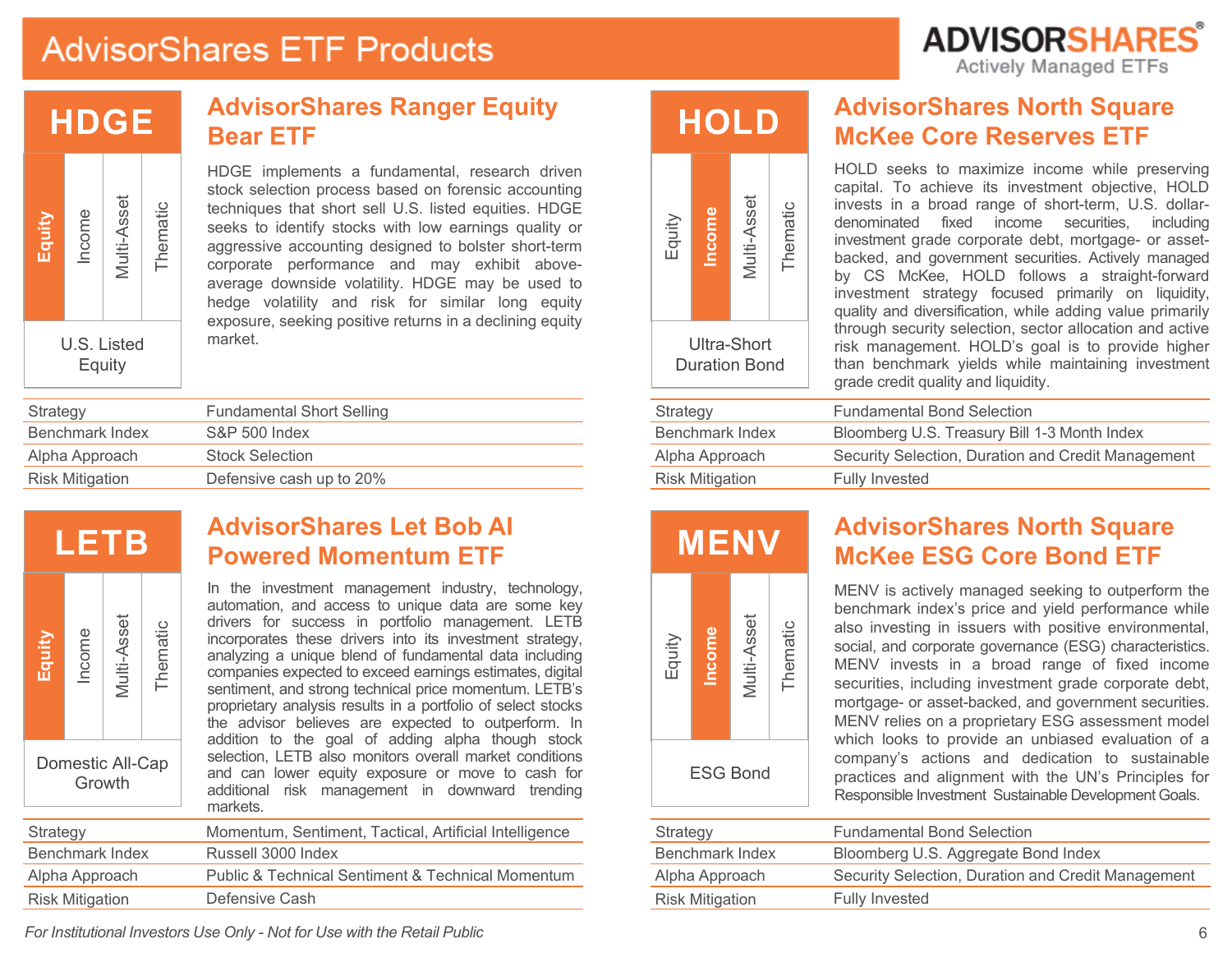



Short DurationMulti-Sector

#### **AdvisorShares Newfleet Multi-Sector Income ETF**

MINC provides exposure to low duration fixed income consistent with preservation of capital, while limiting fluctuations in net asset value due to changes in interest rates. The portfolio manager uses an active sector rotation process to identify areas of the fixed income market that they believe may outperform. The fund employs <sup>a</sup> disciplined risk management approach that seeks to minimize exposure to higher risk sectors of the market. MINC can be used to provide conservative income to <sup>a</sup> portfolio.

| Strategy               | <b>Fundamental Sector and Credit Analysis</b> |
|------------------------|-----------------------------------------------|
| Benchmark Index        | Bloomberg U.S. Aggregate Bond Index           |
| Alpha Approach         | Sector and Security Selection                 |
| <b>Risk Mitigation</b> | <b>Fully Invested</b>                         |

### **PSDN**



#### **AdvisorShares Poseidon Dynamic Cannabis ETF**

PSDN is an actively managed global equity ETF investing in companies believed to be strategically positioned to benefit from the cannabis industry and the infrastructure supporting it. While PSDN seeks to diversify its portfolio across geographic regions and cannabis subsectors, it is dynamically managed to tactically overweight (or underweight) specific countries, cannabis subsectors, or individual companies. PSDN may seek to take advantage of specific market opportunities by using leverage to add greater exposure to specific cannabis companies for which portfolio management has the greatest conviction.

| Strategy               | <b>Fundamental Stock Selection</b>                |
|------------------------|---------------------------------------------------|
| Benchmark Index        | A passive cannabis index                          |
| Alpha Approach         | Thematic, Stock Selection, "Intelligent" Leverage |
| <b>Risk Mitigation</b> | <b>Fully Invested</b>                             |

*For Institutional Investors Use Only - Not for Use with the Retail Public* 7

## **MSOS**

| Equity | ncome                | <b>Multi-Asset</b> | nemat |
|--------|----------------------|--------------------|-------|
|        | Cannabis<br>Exposure |                    |       |
|        |                      |                    |       |

#### **AdvisorShares US Pure Cannabis ETF**

MSOS seeks growth opportunities by offering exposure to U.S. companies across multiple industries engaged in the cannabis business. The portfolio manager uses <sup>a</sup> fundamental investment process to identify cannabis-related companies that are establishing dominant positions in their respective markets, while also focusing on profitability and upside growth potential. Additionally, MSOS is actively managed and can adjust its portfolio more quickly and opportunistically than <sup>a</sup> passive index-based strategy – an important attribute in <sup>a</sup> rapidly evolving cannabis marketplace.

| Strategy               | <b>Fundamental Stock Selection</b> |
|------------------------|------------------------------------|
| Benchmark Index        | S&P 500 Index                      |
| Alpha Approach         | <b>Thematic, Stock Selection</b>   |
| <b>Risk Mitigation</b> | <b>Fully Invested</b>              |
|                        |                                    |

# **PSIL**

Income

Psychedelic Exposure

Equity



**AdvisorShares Psychedelics ETF**

PSIL invests in the emerging psychedelic drugs sector, offering exposure to those biotechnology, pharmaceutical, life sciences, and mental health companies we see as leading the way in this nascent industry. Ongoing and growing research has shown various psychedelic substances offering promising medical and therapeutic potential for treating mental health issues and neurological disorders. PSIL concentrates its portfolio on U.S. or foreign companies deriving the majority of their net revenue or devoting the majority of their assets to psychedelic drugs. PSIL will invest predominantly in micro, small, and mid cap stocks.

| <b>Fundamental Stock Selection</b> |
|------------------------------------|
| <b>S&amp;P 500 Index</b>           |
| Thematic, Stock Selection          |
| <b>Fully Invested</b>              |
|                                    |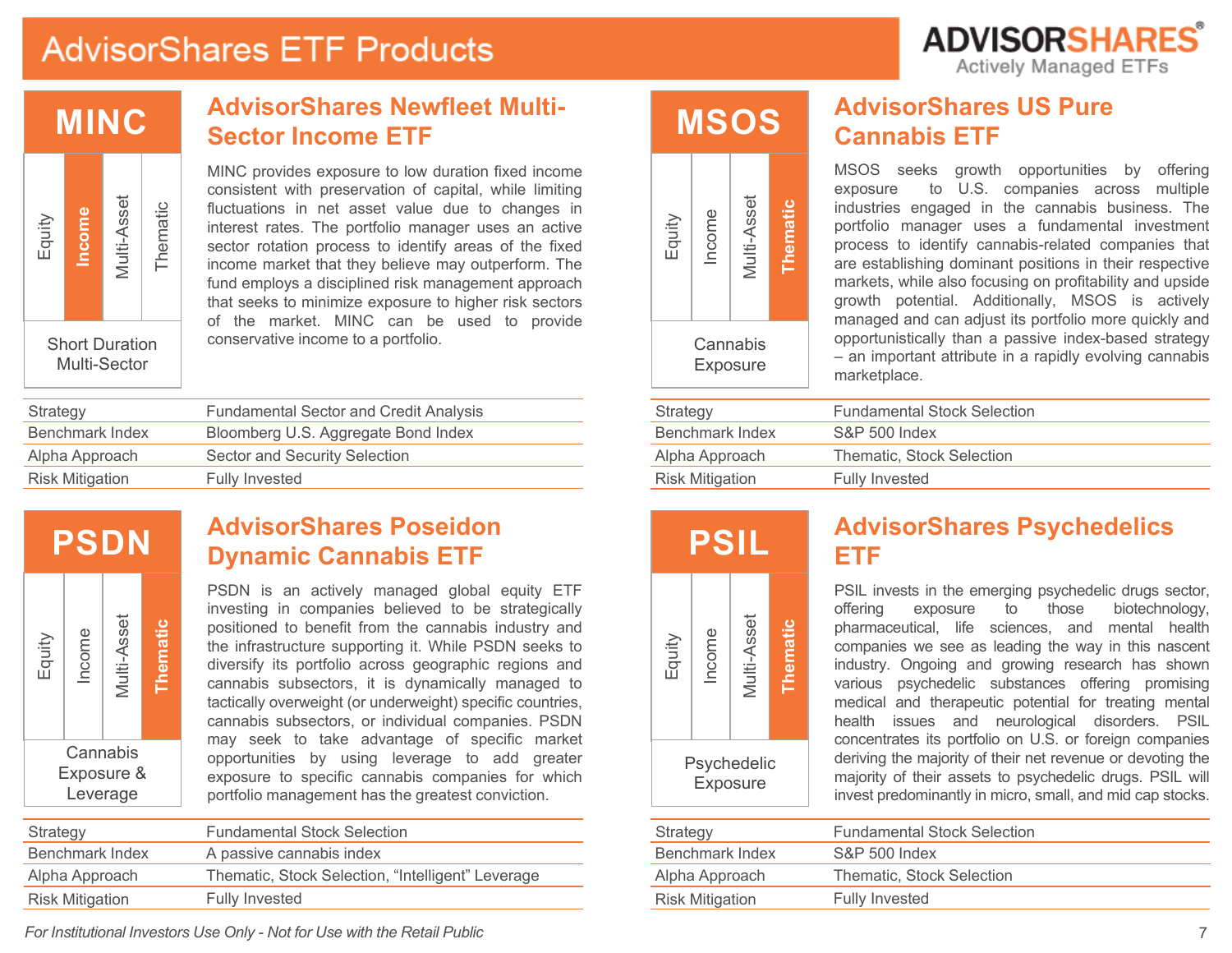



Balanced

#### **AdvisorShares Q Portfolio Blended Allocation ETF**

QPT is an actively managed asset allocation ETF seeking to outperform traditional balanced funds while managing downside risk during abnormal market volatility. Using ETFs, QPT may invest in domestic, foreign, equities; government, municipal, and corporate fixed income; and commodities. QPT applies Q Methodology's proprietary risk management strategy to optimally allocate the fund's assets against <sup>a</sup> given level of risk. Normally, QPT invests in both equities and fixed income ETFs to provide balanced fund-like returns. When market volatility is high, QPT can tactically allocate to <sup>a</sup> more defensive portfolio and seek short-term fixed income returns.<sup>1</sup>

| Strategy               | <b>Risk Managed Quantitative Asset Allocation</b>    |
|------------------------|------------------------------------------------------|
| Benchmark Index        | S&P 500 Index / Bloom. Barclays U.S. Agg. Bond Index |
| Alpha Approach         | <b>Technical Asset Allocation</b>                    |
| <b>Risk Mitigation</b> | May move to short-term fixed income exposure         |

## **SENT**



Domestic**Hedged** 

### **AdvisorShares Alpha DNA Equity Sentiment ETF**

SENT seeks to deliver capital appreciation from an all cap equity portfolio while mitigating losses when markets turn bearish with <sup>a</sup> hedging strategy. Deploying machine learning and alternative data analytics, SENT's proprietary research platform analyzes customers' digital footprints to decode sentiment which serves as <sup>a</sup> proxy for tailwinds in demand. SENT's goal is to identify companies growing faster than Wall Street's. expectations. Because markets are uncertain, SENT uses <sup>a</sup> disciplined hedging strategy to manage downside risk and to offset losses in a material market sell off.

| Strategy               | Machine Learning; Assessing Digital Signals  |
|------------------------|----------------------------------------------|
| Benchmark Index        | Russell 3000 Index                           |
| Alpha Approach         | <b>Stock Selection by Decoding Sentiment</b> |
| <b>Risk Mitigation</b> | Always Hedged                                |
|                        |                                              |

**QPX** Multi-Asset **Multi-Asset** Thematic Thematic Income Equity

> **Tactical** Equity

#### **AdvisorShares Q Dynamic Growth ETF**

QPX is an actively managed ETF seeking to target equity market upside while managing downside risk during abnormal market volatility. Using ETFs, QPX may invest in <sup>a</sup> broad variety of equities across market cap, style or sectors and can use various fixed income categories and commodities to manage risk. QPX applies Q Methodology's proprietary risk management strategy to optimally allocate the fund's assets against <sup>a</sup> given level of risk. Normally, QPX invests primarily in equity ETFs to provide broadmarket equity like returns. When market volatility is high, QPX can tactically allocate to <sup>a</sup> more defensive portfolio and seek short-term fixed income returns.

| Strategy               | <b>Risk Managed Quantitative Asset Allocation</b> |
|------------------------|---------------------------------------------------|
| Benchmark Index        | <b>S&amp;P 500 Index</b>                          |
| Alpha Approach         | <b>Technical Asset Allocation</b>                 |
| <b>Risk Mitigation</b> | May move to short-term fixed income exposure      |
|                        |                                                   |

## **VEGA**



### **AdvisorShares STAR Global Buy-Write ETF**

VEGA is <sup>a</sup> low volatility, moderate risk global balanced portfolio that strategically allocates to the capital markets, tactically weights regions, sectors, or securities and then employs option strategies seeking to create additional sources of income andenhancements to risk management. Over <sup>a</sup> market cycle, the portfolio manager strives to manage the portfolio to <sup>a</sup> beta of 0.6 of the S&P 500. VEGA can serve as <sup>a</sup> complete portfolio or core holding.

Global AlternativeAsset Allocation

| Strategy               | <b>Risk Managed Quantitative Asset Allocation</b> |
|------------------------|---------------------------------------------------|
| Benchmark Index        | <b>MSCI World Index</b>                           |
| Alpha Approach         | Asset Allocation, Option Premium                  |
| <b>Risk Mitigation</b> | Defensive Cash, Hedging, Option Overlay           |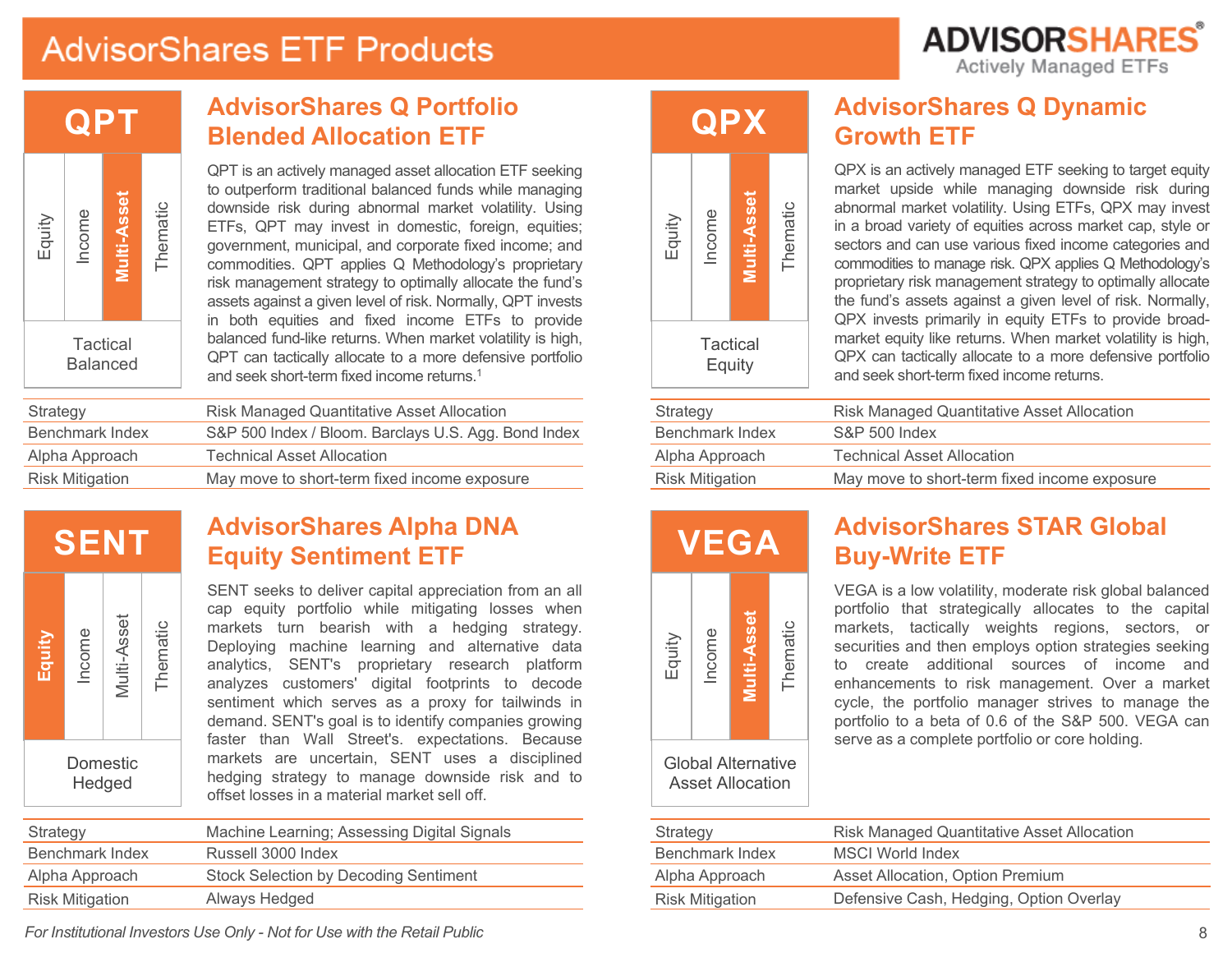



Drones, **Autonomous** Vehicles

#### **AdvisorShares Drone Technology ETF**

UAV seeks to capture the growth opportunities in unmanned aerial vehicles (drones), autonomous vehicles (AV), and their related components, systems, and services. UAV invests in the U.S.-listed equities of domestic and global companies believed to have dominant market positions with unique opportunities for growth and expansion in the drone and AV ecosystems. This includes companies of any market cap across <sup>a</sup> variety of industries that are, directly or indirectly, developing, researching, using, or providing support services or supplies related to drones or AVs.

| Strategy               | <b>Fundamental Stock Selection</b> |
|------------------------|------------------------------------|
| Benchmark Index        | <b>S&amp;P 500 Index</b>           |
| Alpha Approach         | <b>Thematic, Stock Selection</b>   |
| <b>Risk Mitigation</b> | <b>Fully Invested</b>              |

**YOLO**



**AdvisorShares Pure CannabisETF**

YOLO seeks growth opportunities by investing in the equities of U.S. and foreign cannabis-related companies engaging in legal business. The portfolio manager uses <sup>a</sup> fundamental investment process to identify cannabis-related companies across multiple industries with dominant positions in their respective markets, as well as companies in unique positions for upside growth and expansion. Additionally, the actively managed YOLO can adjust its portfolio more quickly than <sup>a</sup> passive index-based strategy – an important attribute in <sup>a</sup> rapidly evolving cannabis marketplace.

| Strategy               | <b>Fundamental Stock Selection</b> |
|------------------------|------------------------------------|
| Benchmark Index        | S&P 500 Index                      |
| Alpha Approach         | Thematic, Stock Selection          |
| <b>Risk Mitigation</b> | <b>Fully Invested</b>              |

### **VICE**

| Equity | ncome | Vlulti-Asset                                  | nemati |  |
|--------|-------|-----------------------------------------------|--------|--|
|        |       | Alcohol, Gambling,<br><b>Tobacco Exposure</b> |        |  |

#### **AdvisorShares Vice ETF**

VICE offers concentrated equity exposure to global companies in the alcohol, gambling, and tobacco industries that historically have exhibited consistent, steady growth with durable moat advantages. These areas of the market can be viewed as recessionresistant as consumers traditionally spend on leisure and vices in all economic environments. VICE alsoinvests in companies providing products or services related to gaming, food and beverage, restaurant and hospitality, or other vice-related consumer trends. VICE can serve as <sup>a</sup> growth equity allocation in <sup>a</sup> diversified portfolio.

| <b>S&amp;P 500 Index</b>  |
|---------------------------|
| Thematic, Stock Selection |
| <b>Fully Invested</b>     |
|                           |